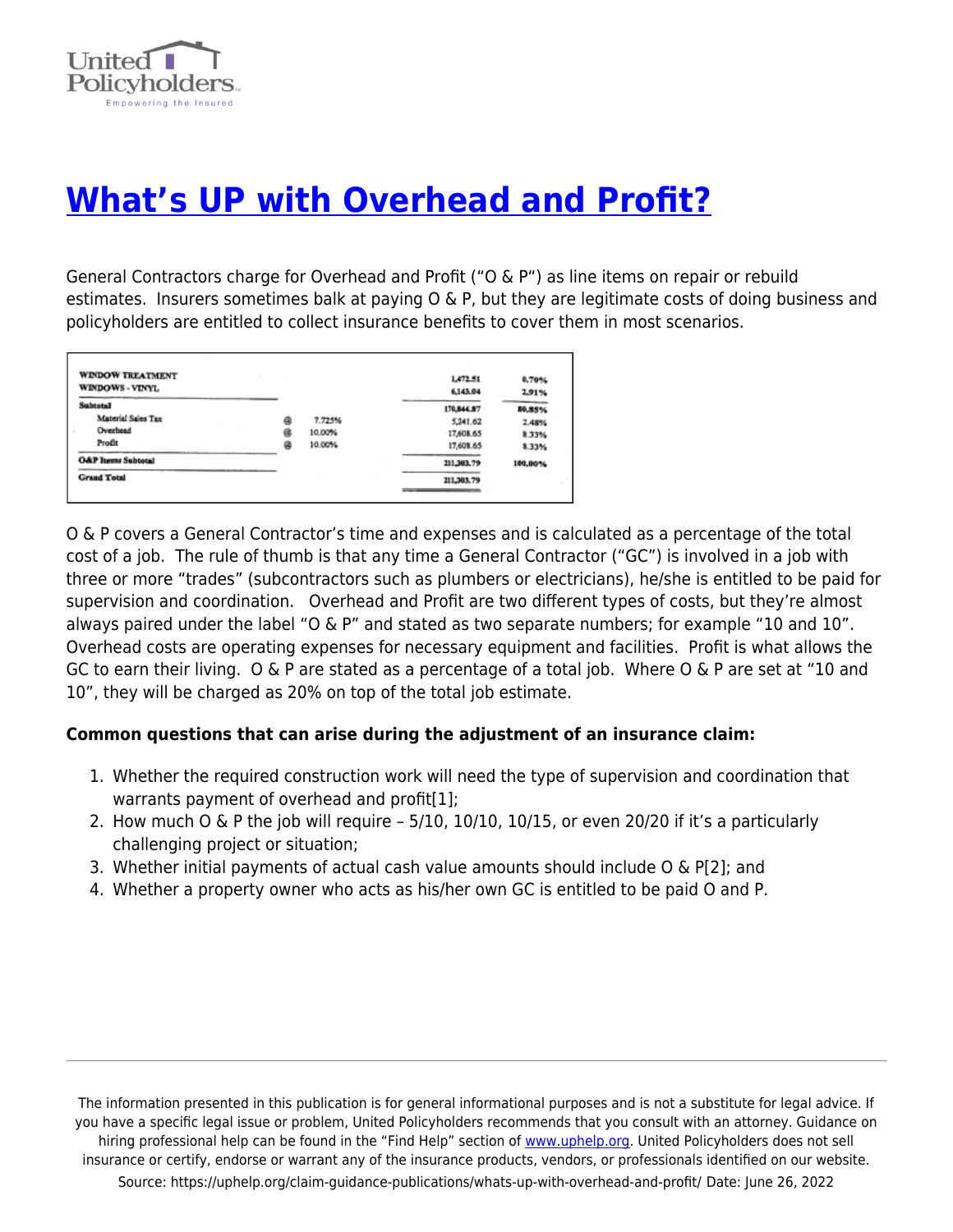

# **The following aims to help policyholders/property owners answer those common questions:**

#### **What is a General Contractor and when do you need one?**

A general contractor oversees the entire construction project, hires the required trades (carpentry, masonry, plumbing, electrical, etc.) and sequences, coordinates and supervises their work. The longstanding rule is that whenever more than three trades are involved, a general contractor is needed. The general contractor is also responsible for researching zoning requirements and obtaining necessary permits.

#### Some examples of overhead expenses are:

- General and administrative expenses;
- Office rent and utilities;
- Office supplies;
- Salaries and benefits for office personnel;
- Depreciation on office equipment;
- Licenses; and
- Advertising.

Every general contractor is also entitled to a **profit**, which is defined as the difference between the cost of goods and the price for which they are sold.

If you do not hire a general contractor and instead coordinate trade work yourself, you can make an argument that you are entitled to  $0 \& P$ . Insurers often resist paying  $0 \& P$  to a policyholder/property owner, especially if he or she is not a construction professional. But many property owners who have documented that they are putting in the time and resources a general contractor would put in and who have used UP's resources to negotiate well have been paid O & P as part of their claim settlement.

#### **Industry Custom and Practice**

Textbooks commonly used in the insurance industry include contractor overhead and profit as a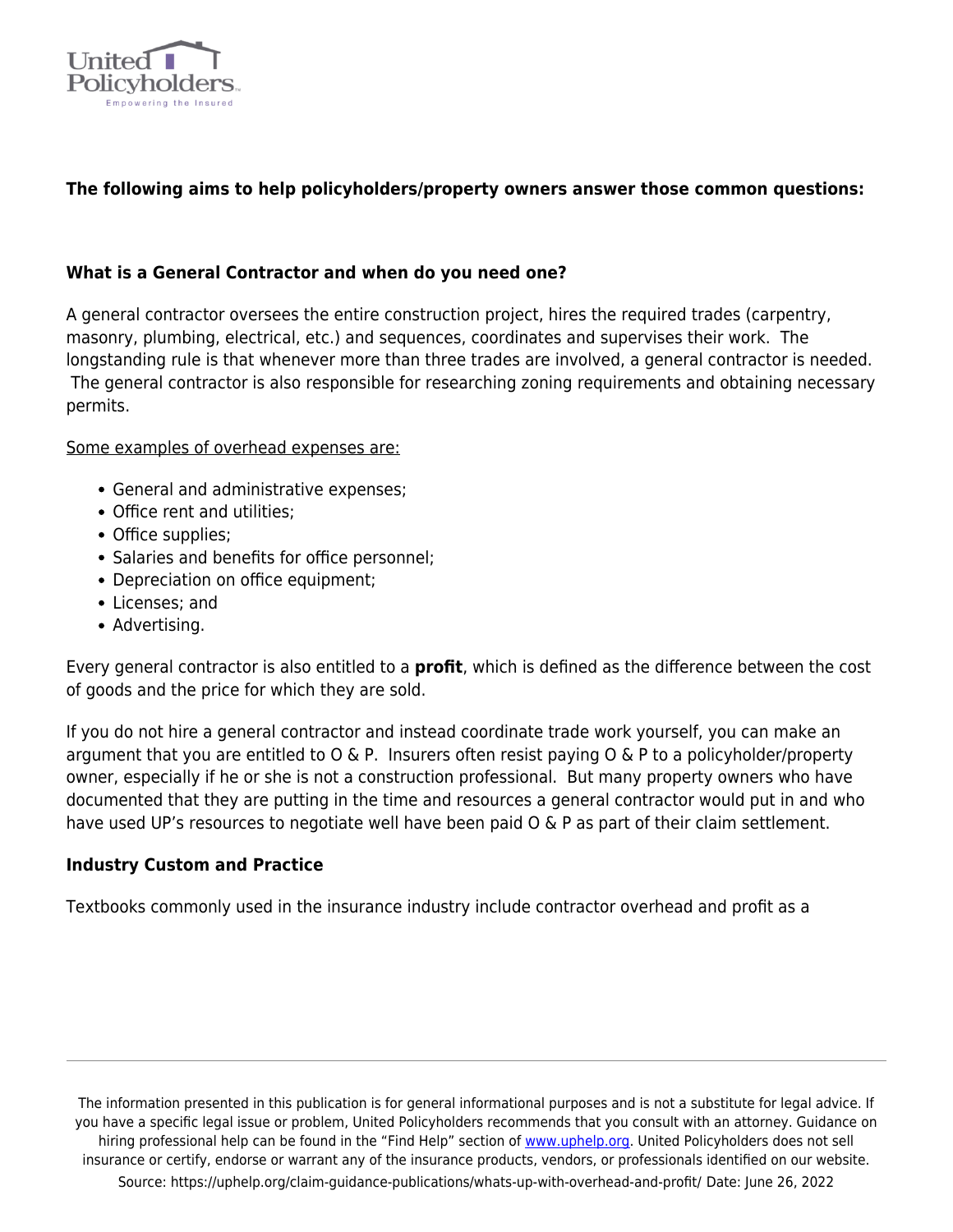

component of repair or replacement cost.[3]

Specific elements comprising repair or RC include:

- Materials:
- Labor and employers' burden;
- Tools and equipment;
- **Overhead and profit;** and
- Miscellaneous direct costs such as permits and taxes.

## **Why Should O&P Always Be Included?**

Many insurers include both general and specialty contractor/subcontractor O & P when estimating the replacement cost that determines the limit of liability upon which a policyholder's premiums are based. A strong argument can be made for including the costs in every loss, not just when specialty contractors/subcontractors are needed.

## **Other UP Claim Help Library Publications:**

- [The Scoop on "Scope" \(of Loss\)](https://uphelp.org/claim-guidance-publications/the-scoop-on-scope-of-loss/)
- [Tips for Reviewing Adjusters' and Contractors' Estimates](https://uphelp.org/claim-guidance-publications/guidelines-for-reviewing-adjusters-and-contractors-estimates/)
- [Rebuilding 101: A Guide to the Reconstruction Process](https://uphelp.org/wp-content/uploads/2020/10/rebuilding_101_guide_to_reconstruction_bumgardner_3_23_10.pdf)
- [Questions to Ask a Contractor](https://uphelp.org/claim-guidance-publications/questions-to-ask-a-repair-rebuilding-contractor/)
- **[Xactimate Demystified](https://uphelp.org/claim-guidance-publications/xactimate-demystified/)**

## **Additional References:**

Pennsylvania Court rules insurance companies are required to include general contractor overhead and profit in actual cash value payments for losses where repairs would be reasonably likely to require a general contractor, Kevin Pollack, Esq. of the Merlin Law Group, Property Insurance Coverage Law Blog,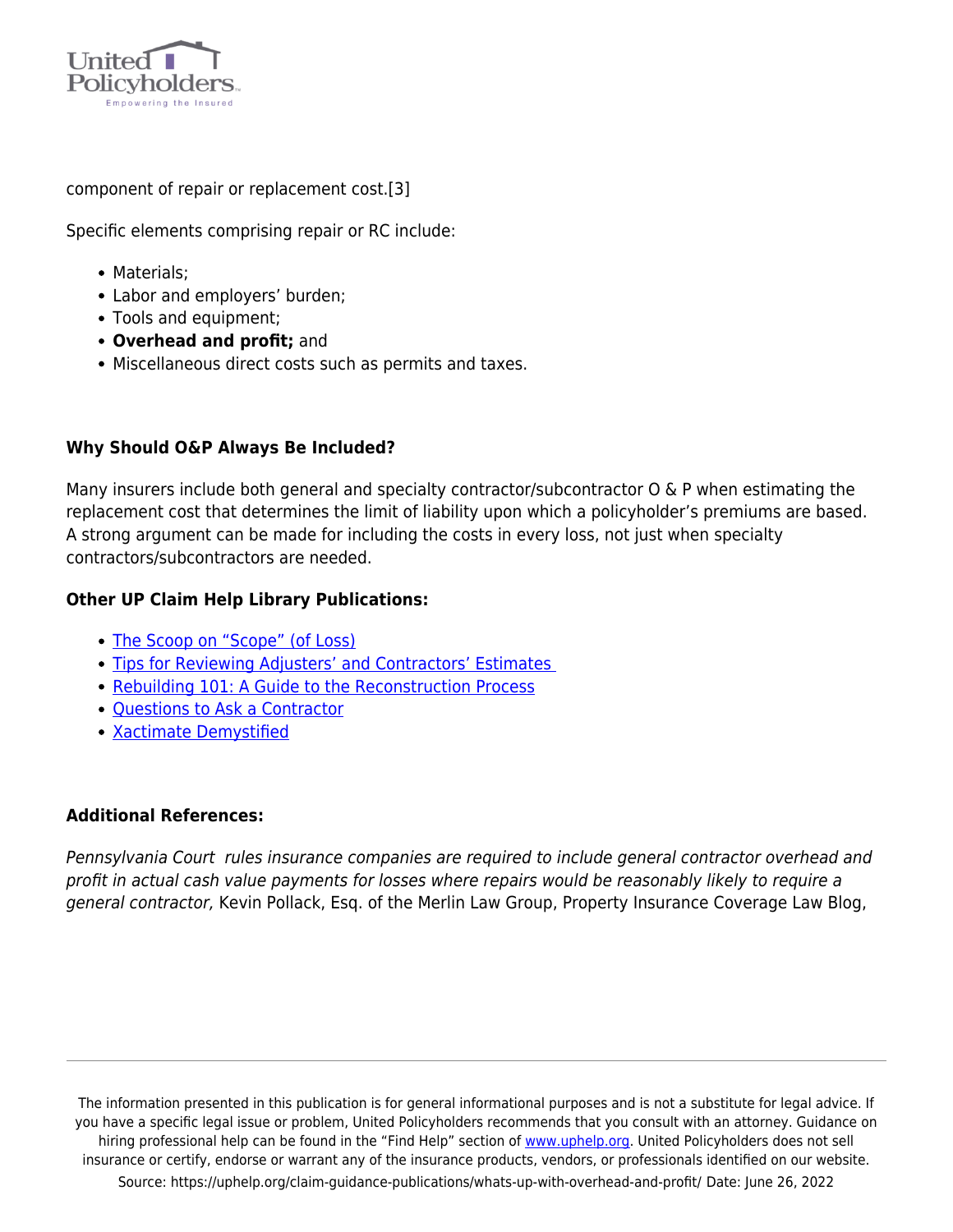

May 1,

2017: [http://www.propertyinsurancecoveragelaw.com/2017/05/articles/court-opinion/are-insurers-require](http://www.propertyinsurancecoveragelaw.com/2017/05/articles/court-opinion/are-insurers-required-to-pay-overhead-and-profit-for-payments-made-on-actual-cash-value-basis/) [d-to-pay-overhead-and-profit-for-payments-made-on-actual-cash-value-basis/](http://www.propertyinsurancecoveragelaw.com/2017/05/articles/court-opinion/are-insurers-required-to-pay-overhead-and-profit-for-payments-made-on-actual-cash-value-basis/)

Adjusting Today: "Overhead & Profit: Its Place in a Property Insurance Claim", Edward Eshoo Jr. Esq., of Childress Duffy in Chicago, Illinois [\(http://www.adjustersinternational.com/AdjustingToday/ATfullinfo.cfm?start=1&page\\_no=1&pdfID=43](http://www.adjustersinternational.com/AdjustingToday/ATfullinfo.cfm?start=1&page_no=1&pdfID=43));

Merlin Law Group Property Insurance Coverage Law blog, March 2013 entry by Corey Harris, Esq. Tampa, Florida [http://www.propertyinsurancecoveragelaw.com/2014/03/articles/insurance/payment-of-overhead](http://www.propertyinsurancecoveragelaw.com/2014/03/articles/insurance/payment-of-overhead-and-profit/index.html)[and-profit/index.html](http://www.propertyinsurancecoveragelaw.com/2014/03/articles/insurance/payment-of-overhead-and-profit/index.html)

Property Loss Adjusting, JD Donna J. Popow (2003), a textbook published by the Insurance Institute of America for use in its insurance designation and certification programs.

[\[1\]](https://www.uphelp.org/pubs/what%E2%80%99s-overhead-and-profit#_ftnref1) Widely-accepted construction estimating publications like Marshall & Swift/Boeckh, RS Means, and Sweets that are used in the insurance industry in estimating the replacement cost of commercial buildings and residential dwellings, define replacement cost to include labor, materials, and contractor's O & P.

[\[2\]](https://www.uphelp.org/pubs/what%E2%80%99s-overhead-and-profit#_ftnref2) The Property Loss Research Bureau (PLRB), a recognized resource used by insurers in the interpretation of property insurance policy provisions, has taken the position that "contractor's overhead and profit are included in ACV, because they are part of replacement cost." – "Any estimate of actual cash value should include O & P."

[\[3\]](https://www.uphelp.org/pubs/what%E2%80%99s-overhead-and-profit#_ftnref3) **Replacement Cost ("RC") versus Actual Cash Value ("ACV")** are two ways of measuring the value of an item or a construction project. An object (such as a couch) has both a replacement and an actual cash value. A repair or rebuilding project has both a replacement and actual cash value. Most